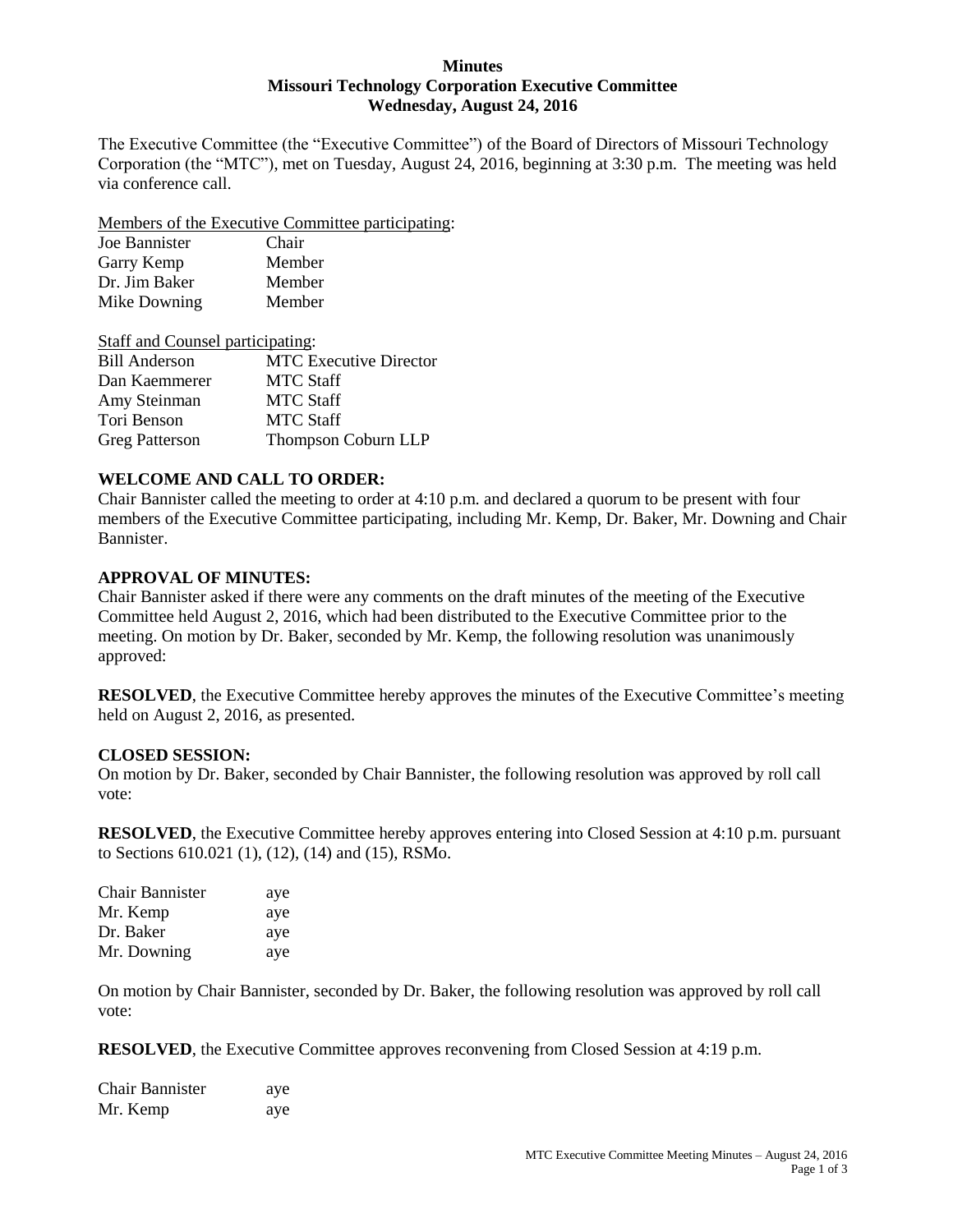| Dr. Baker   | aye |
|-------------|-----|
| Mr. Downing | aye |

Chair Bannister reported that the Executive Committee took no action in Closed Session after a discussion confined to the matters stated above.

# **IDEA FUND TRANSACTION DOCUMENTS:**

On motion by Dr. Baker, seconded by Mr. Kemp, the following resolution was unanimously approved:

# **FEWDM LLC**

**RESOLVED**, the Executive Committee on behalf of the MTC Board hereby approves the transaction documents for an investment by MTC in an amount up to \$225,000 to purchase Class B Units of FEWDM LLC pursuant to Seed Capital Co-Investment Application SEED 2015-16-020 (FEWDM) in substantially the form presented;

**FURTHER RESOLVED**, the Executive Committee on behalf of the MTC Board hereby authorizes the MTC Executive Director to execute and deliver on behalf of the MTC all documents relating to such loan on behalf of the MTC; and

**FURTHER RESOLVED**, the Executive Committee on behalf of the MTC Board hereby authorizes the MTC Executive Director on behalf of the MTC to negotiate, amend, and approve any and all agreements, documents or instruments and to take such other actions as may be required or desirable in connection with, or in furtherance of such investment.

# **Finlocker LLC**

**RESOLVED**, the Executive Committee on behalf of the MTC Board hereby approves the transaction documents for an investment by MTC in an amount up to \$300,000 to purchase Series Seed III Preferred Units of FinLocker LLC pursuant to Seed Capital Co-Investment Application SEED 2016-19-014 (FinLocker) in substantially the form presented;

**FURTHER RESOLVED**, the Executive Committee on behalf of the MTC Board hereby authorizes the MTC Executive Director to execute and deliver on behalf of the MTC all documents relating to such loan on behalf of the MTC; and

**FURTHER RESOLVED**, the Executive Committee on behalf of the MTC Board hereby authorizes the MTC Executive Director on behalf of the MTC to negotiate, amend, and approve any and all agreements, documents or instruments and to take such other actions as may be required or desirable in connection with, or in furtherance of such investment.

# **Moblico Solutions LLC**

**RESOLVED**, the Executive Committee on behalf of the MTC Board hereby approves the transaction documents for an investment by MTC in an amount up to \$75,000 to purchase Common Units of Moblico Solutions LLC pursuant to Seed Capital Co-Investment Application SEED 2016-19-015 (Moblico) in substantially the form presented;

**FURTHER RESOLVED**, the Executive Committee on behalf of the MTC Board hereby authorizes the MTC Executive Director to execute and deliver on behalf of the MTC all documents relating to such loan on behalf of the MTC; and

**FURTHER RESOLVED**, the Executive Committee on behalf of the MTC Board hereby authorizes the MTC Executive Director on behalf of the MTC to negotiate, amend, and approve any and all agreements, documents or instruments and to take such other actions as may be required or desirable in connection with, or in furtherance of such investment.